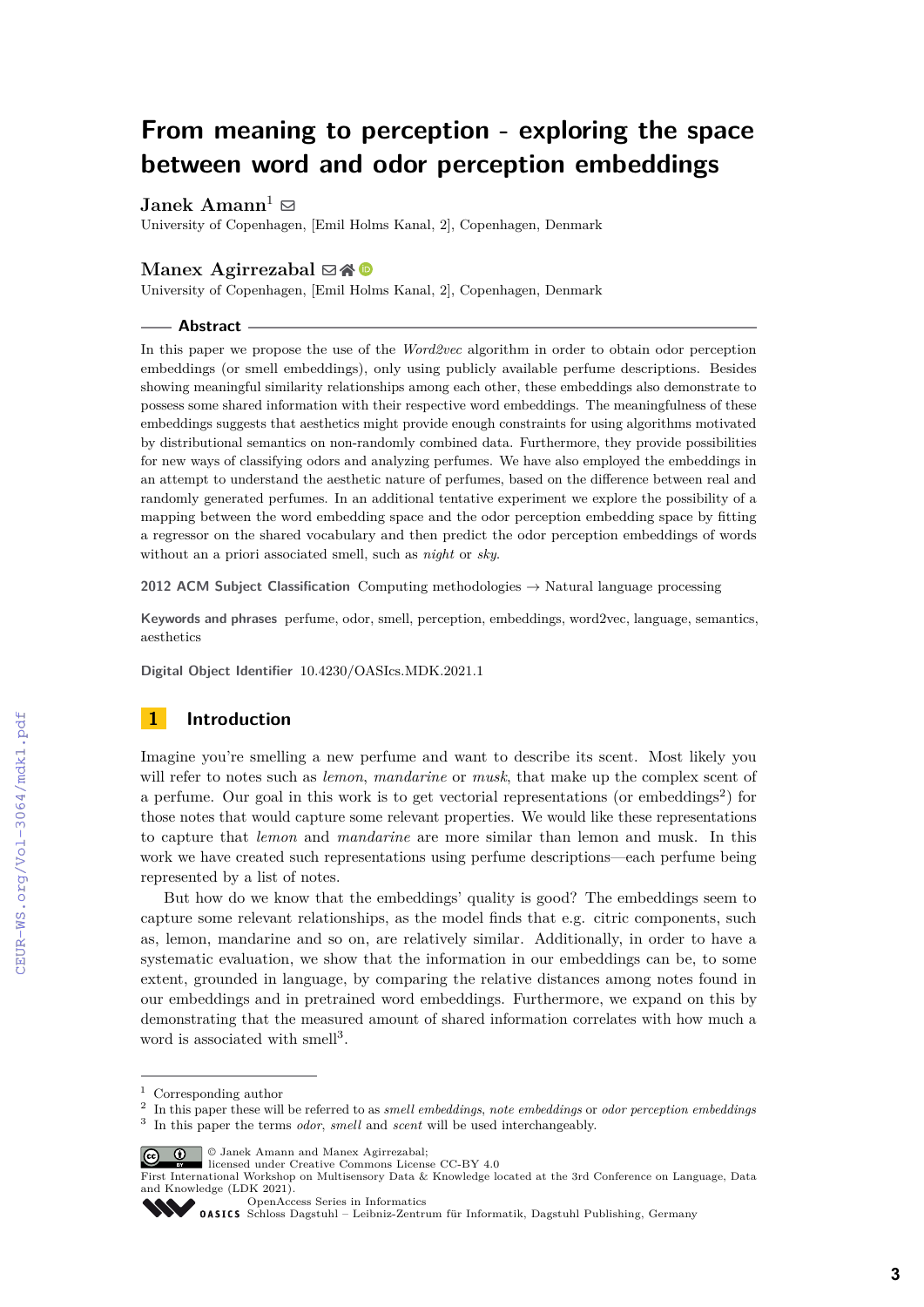In addition, we tried to find the relation between the semantic information in word embeddings and the perceptual information in odor embeddings. We do that by fitting a regressor that maps one embedding space onto another embedding space. Using this regressor, the model is able to suggest a odor perception embedding for any word in the given language.

These notes or perfume components can easily be associated with specific smells. Because of that, we tentatively believe that our model can capture information in the intersection of smell, a sensory modality, and language. This might open up new ways of investigating how our brains form associations between semantic information and sensory experience.

The goal of this work is to create meaningful smell embeddings and to systematically validate them by using a ranking-based approach. Furthermore, we have employed the embeddings in an attempt to understand the aesthetic nature of perfumes, by analyzing the difference between real perfumes and randomly generated ones. We contribute to the scientific community by providing a collection of odor perception embeddings, which are ready to be used by anyone<sup>[4](#page-1-0)</sup>. We further believe that our findings regarding the composition of perfumes can be extrapolated to other areas where elements are combined in ways that are supposed to provide aesthetic value, such as harmony in music or flavor profiles in cooking.

The article is structured as follows. We start by providing the reader with some background information about perfumes. After that, we discuss the state of the art, in which we introduce works that have tackled the problem of representing perfumes, notes or molecules using different approaches. Then, we present the data and methods that we have employed in our experiments, which are introduced in the next section. We present the results for each of the experiments and discuss those outcomes in the discussion section. As an additional experiment, we present our explorations on mappings between vector spaces within the discussion section. Finally, we close with a conclusion and outline possible future directions.

# **2 Background**

The scent of a perfume is usually classified in scent family and scent family sub types. Floral, Chypre, Fougère, Marine/Ozonic, Oriental, Citrus, Green, and Gourmand are considered to be the main family types. Examples for family sub types are fruity, spicy, woody, or animalic [\[9\]](#page-12-0). In practice, however, there is some variation in what is considered a scent family. [\[31\]](#page-13-0) point out that grouping odors based on their qualitative similarity bears a huge potential for subjectivity, as basic sensory similarities and categories can be immensely influenced by a person's background and conception of reality. Furthermore, based on [\[5\]](#page-12-1), [\[31\]](#page-13-0) elaborate that, for instance, floral notes might be grouped together not because of a similar smell but rather because of the fact that they all come from flowers. Based on this, such classifications cannot be viewed as a "rendition of truth, but of someone's rendition of truth" [\[31\]](#page-13-0). Aside from its family, a scent can further be described in terms of its *notes*. A given combination of ingredients is referred to as a *composition*.

A perfume composition consists of three types of notes: the *top notes*, the *heart notes*, the *base notes*. All of these unfold in different ways over time. The top notes comprise of light, small and highly volatile molecules that evaporate rapidly. The heart notes come to light just before the top notes disappear, which can be anywhere between two minutes up to one hour after a perfume is applied. Base notes emerge when the heart notes disappear. They consist of heavy, large and relatively low-volatile molecules and are often fixatives that support the top and heart notes. They appear only after 30 minutes and can stay up to 24

<span id="page-1-0"></span> $4$  All our code and embeddings will be made available as a GitHub repository.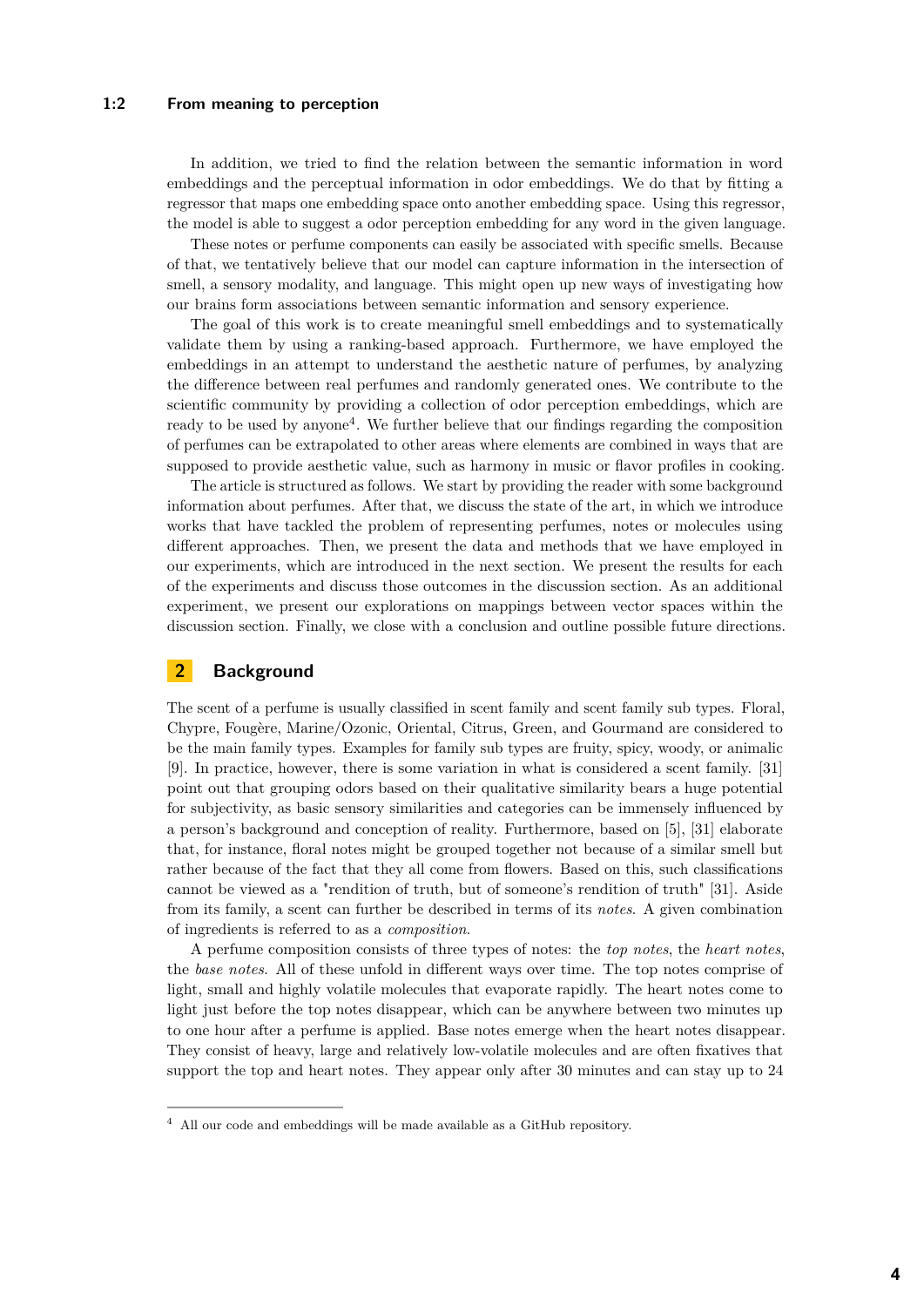hours. Given the dynamic nature of a perfume, its perceived smell changes over time  $[9]^5$  $[9]^5$  $[9]^5$ . The perceived notes of a perfume, however, do not necessarily go back to an ingredient of the same name, e.g. "concrete". Those notes are commonly referred to as *fantasy notes*. Please find below an example which includes the descriptors regarding the perfume *Chance Eau Tendre* from Chanel.[6](#page-2-1)

- Top notes: Grapefruit and quince
- Heart notes: Iris absolute and hyacinth ÷
- Base notes: Amber, white musk and cedar wood

The notes assigned to a perfume are semantic descriptors. Although widely applied, there are several questions surrounding these semantic descriptors, e.g. how many descriptors or references are needed in order to appropriately describe a perfume, or what is the right balance of scent families among the descriptors. [\[31\]](#page-13-0) also recognize the subjectivity involved in this method, since individuals have different olfactory experiences and might use different numbers of descriptors in order to describe an odor. However, they also add that averaging over several subjects provides some reliability. The weak link between smell and language is also found in works [\[19,](#page-12-2) [24,](#page-13-1) [32\]](#page-13-2). For example, in [\[19\]](#page-12-2), the authors found that when describing perceptual stimuli across languages, people tend to rely heavily on source-based descriptors. Contrary to the widespread assumption that languages are universally insufficient at describing smell (e.g. [\[9\]](#page-12-0)), [\[18\]](#page-12-3) show in a cross-lingual experiment that this might be true for English, but not necessarily for all languages. With regards to English, [\[17\]](#page-12-4) point out that smell-related language is quite infrequent compared to other sensory modalities such as vision.

Despite this apparent gap, [\[11\]](#page-12-5) show how the distributional hypothesis and large text corpora can be leveraged to quantify the association between words and odors. Based on similar theoretical assumptions, [\[8\]](#page-12-6) show that word embeddings trained on general text can be used as features for accurately predicting perceptual ratings of odors.

## **3 State of the art**

There have been several attempts to analyze the representation of smell in embedded vectorial spaces. Some of them make use of Natural Language Processing (NLP) resources, others make use of odor characters as perceived by people, and some others combine them all.

In previous work analyzing the odor perception space and the use of language [\[11\]](#page-12-5), the authors introduce two metrics to describe how strongly a word is associated with olfaction and how specific a word is in its description of odors. Furthermore, they introduce a twodimensional space that characterizes perceptual olfactory connotations of English-language odor descriptors. We opted for a similar approach but decided to use a different evaluation procedure, which we describe in section 5. The work by Hörberg et al. [\[10\]](#page-12-7) is also rather related to ours. They propose a data-driven approach that automatically identifies odor descriptors in English, and then derive their semantic organization on the basis of their distributions in natural texts. Other authors [\[33\]](#page-13-3) analyze perfume notes (making a distinction between top, heart and base notes) and extract the Principal Components. They propose a

<span id="page-2-0"></span><sup>5</sup> In order to leverage a shared vocabulary with pretrained word embeddings, we made no distinction between e.g. *lemon* as a top note and *lemon* as a heart note

<span id="page-2-1"></span> $^6$  [https://en.wikipedia.org/wiki/Chanel\\_Chance](https://en.wikipedia.org/wiki/Chanel_Chance)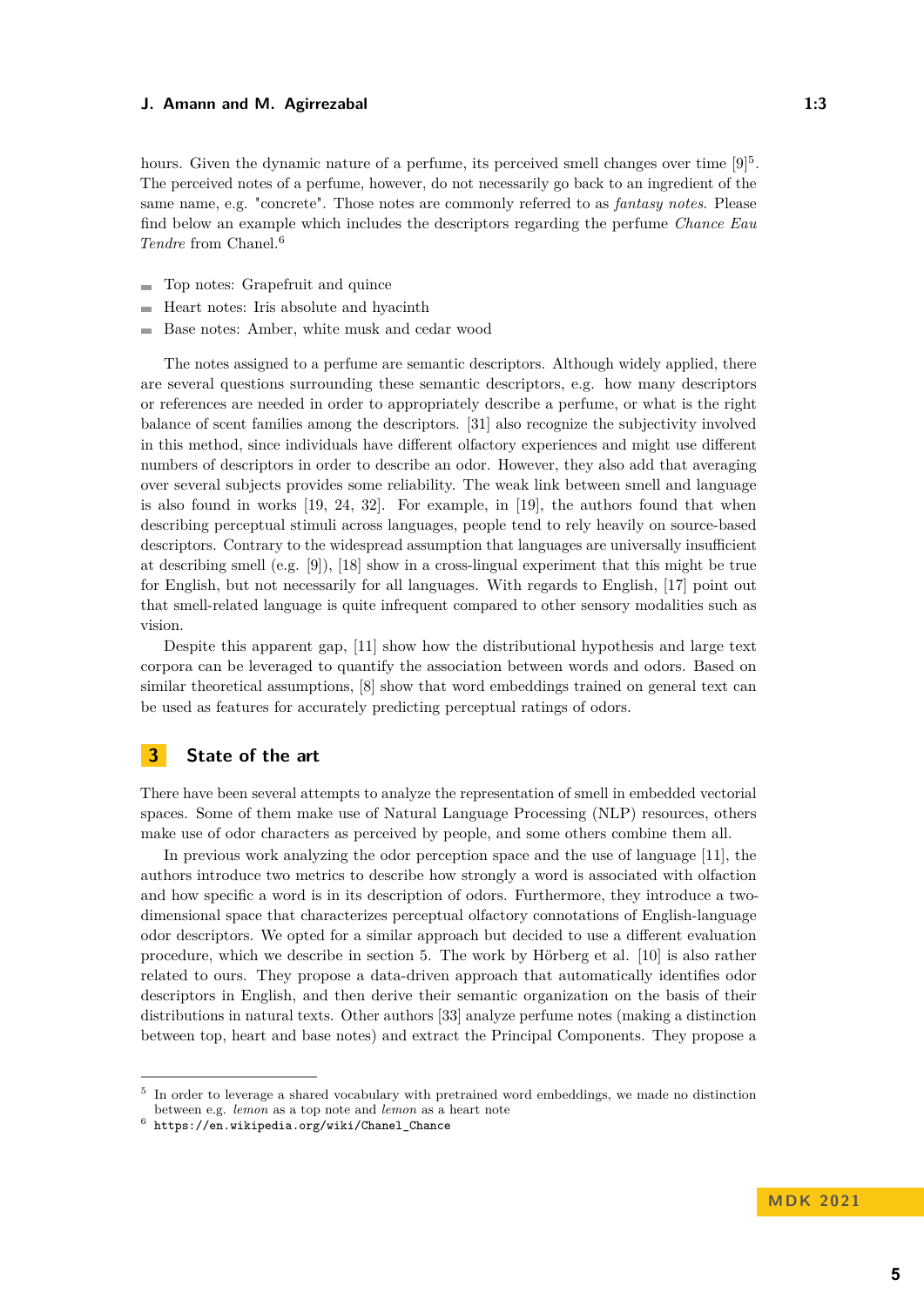| note       | frequency |
|------------|-----------|
| musk       | 8601      |
| bergamot   | 7617      |
| sandalwood | 7298      |
| jasmine    | 6426      |
| amber      | 6331      |
| vanilla    | 6322      |
| patchouli  | 6243      |
| rose       | 5166      |
| cedarwood  | 4074      |
| vetiver    | 3931      |

**Table 1** The 10 most frequent notes and their raw counts

visualization which is a modified version of the Hexagon of Fragrance Families, a sensory map that visualizes perfumes in a polygon. Each side of the polygon represents odor characteristics.

There are a number of works that make an attempt to predict odor descriptors based on molecules. A number of these works were presented as part of the DREAM olfaction prediction challenge [\[13\]](#page-12-8) or make use of the publicly available data set [\[14\]](#page-12-9). The authors in [\[28,](#page-13-4) [27\]](#page-13-5) trained models to predict the odor of molecules. The problem, called quantitative structure-odor relationship (QSOR) modeling, is tackled using graph neural networks. Khan et al. [\[15\]](#page-12-10) built an olfactory perceptual space and a molecular physicochemical space. They predict pleasantness of different molecules based on a Principal Component Analysis (PCA) reduction of the character space defined by Dravnieks [\[6\]](#page-12-11). Other researchers [\[23,](#page-13-6) [8\]](#page-12-6) made use of vectorial representations of words for molecule-based odor prediction. While [\[23\]](#page-13-6) used Word2Vec embeddings [\[21\]](#page-12-12), [\[8\]](#page-12-6) made use of FastText word embeddings [\[4\]](#page-12-13).

# **4 Data**

As suggested by researchers in [\[7\]](#page-12-14), the website *Basenotes*<sup>[7](#page-3-0)</sup> provides data for thousands of commercially available perfumes. For this study, 42773 perfumes were obtained from the website. The top notes, heart notes and base notes of each perfume were collected<sup>[8](#page-3-1)</sup>. We excluded perfumes with less than 3 listed notes or missing note category labels, which reduced the number of perfumes to 26253. After extraction the lists of notes were lower-cased and all punctuation was removed (e.g. in order to match *Ylang-ylang* and *ylang-ylang*). We applied no further normalization processes. Consequently, notes such as *sicilian lemon* and *lemon* were treated as distinct notes. The final dataset consisted of 12550 notes distributed over 26253 perfumes with average number of notes  $\mu = 8.6$  ( $\sigma = 4.1$ ). Table 1 shows the 10 most frequent notes.

<span id="page-3-0"></span><sup>7</sup> <www.basenotes.net>

<span id="page-3-1"></span><sup>&</sup>lt;sup>8</sup> We do not have any explicit information about the number of authors involved. However, we have no reason to assume it was only one.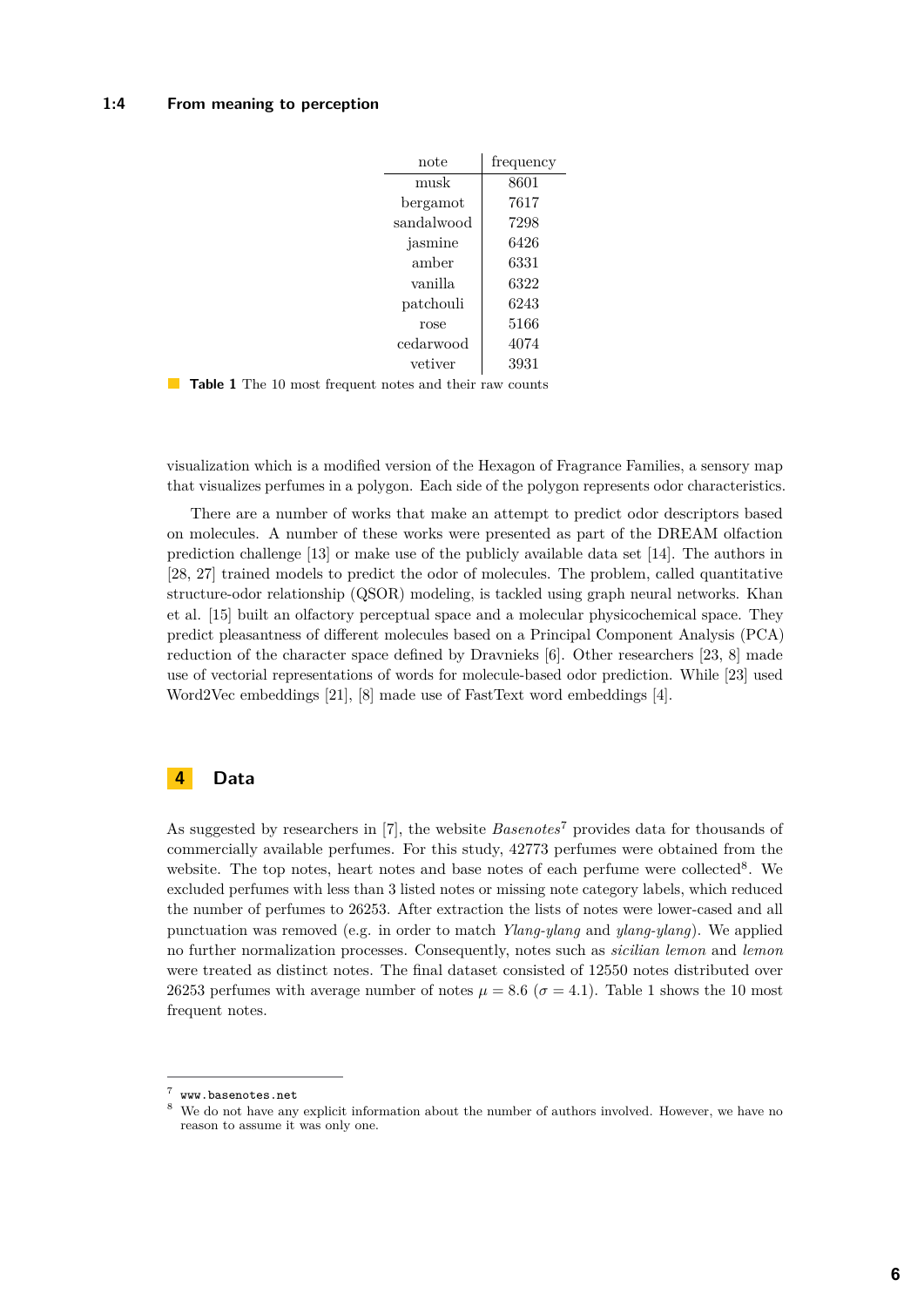# **5 Methods**

# **Word2vec**

For this study we decided to represent the notes of the perfumes as dense vectors (embeddings). According to ([\[12\]](#page-12-15)) dense embeddings outperform sparse representations in every NLP task. The assumed reasons for this are: 1) embeddings usually are of lower dimensionality and therefore a model has to learn fewer parameters, 2) the model might generalize better due to fewer parameters and 3) dense embeddings might be able to capture synonymity to a higher degree.

While there are several methods to obtain word embeddings, the method used in this study is called *Word2vec* ([\[20\]](#page-12-16); [\[21\]](#page-12-12)). The *Word2vec* method comprises two complementary approaches: the continuous bag-of-words model (CBOW) and the skip-gram model. The difference lies in the task that is used to obtain the representations. In the CBOW model, a word is predicted based on its context, whereas in the skip-gram approach it works the other way around. The intuition behind both approaches is that the learned weights of the model used for prediction can be used as an embedding of the word. One of the great advantages of this is that it uses running text as implicitly supervised training data and therefore does not need manual labeling ([\[12\]](#page-12-15)). This study uses the CBOW model, as it is the default architecture ([\[26\]](#page-13-7)). Also, other hyperparameters such as the context window size were left at default, since assumptions about these hyperparameters are outside the scope of this study. They will, however, be subject of future works.

## **Rank Biased Overlap**

As we mentioned earlier, thanks to our perceptional embeddings, we were able to create rankings of the most similar notes given one specific note (or position in the embedded space). For example, by looking for notes similar to *lemon*, we were able to find notes like *bergamot*, *orange* and so on. The notes' ranking seemed to make sense based on our linguistic/semantic intuition. In order to measure this intuition in a metric, we decided to use a metric that compares two similarity rankings (smell embedding space/word embedding space) and returns a measurement of how overlapping the two rankings are.

We employed Rank Biased Overlap (RBO) [\[30\]](#page-13-8). RBO is a similarity metric for ranked lists and it can estimate a similarity measure between two rankings, even when not all elements in the rankings are exactly the same. Since RBO is a ranked metric, higher ranked overlaps can be set to have a higher weight, than lower ranks. The output of this metric is a value between 0 and 1. As a result, dissimilar rankings would return a value close to zero, while similar rankings would return a value close to one.

# **6 Experiments**

This section covers the two main experiments of our study.

## **6.1 Experiment 1a**

The goal of this experiment was to investigate whether the *Word2vec* algorithm can be applied to perfumes similarly to language and create meaningful embeddings of the perfume notes. Although the perfume notes do not follow a strict sequential order the way language does, the word2vec algorithm can still be applied, since it processes the elements in the context window as bag of words. In order to simplify the process and make sure the choice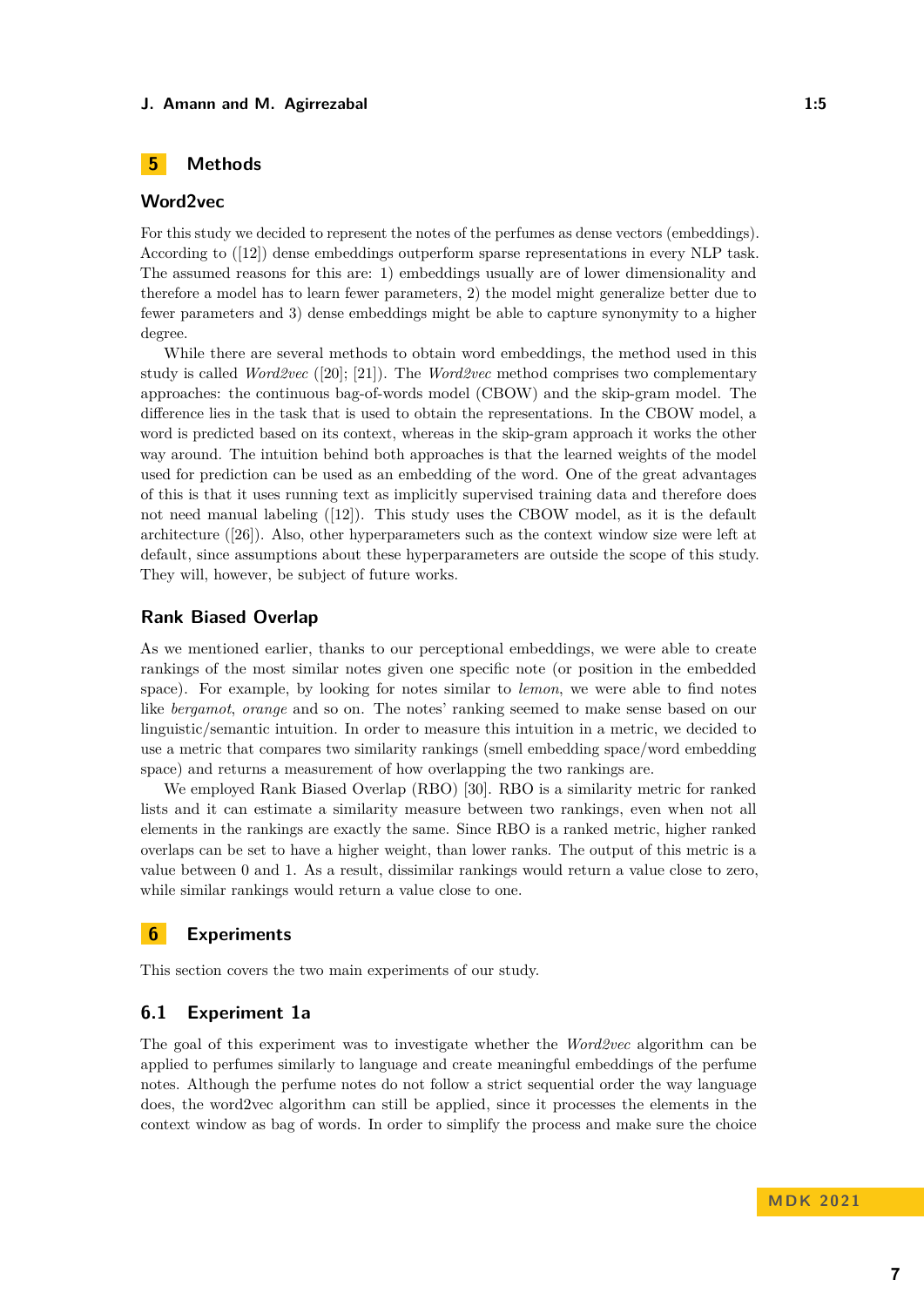### **1:6 From meaning to perception**

<span id="page-5-0"></span>

| smell embedding size | word embedding | mean RBO | mean RBO random | p-value         |
|----------------------|----------------|----------|-----------------|-----------------|
| 10                   | giga           | .046     | .013            | $\leq 0.01**$   |
| 10                   | wiki           | .042     | .018            | ${<}.001***$    |
| 10                   | wiki+giga      | .047     | .016            | ${<}.001***$    |
| 20                   | giga           | .049     | .013            | $< .001$ ***    |
| 20                   | wiki           | .049     | .018            | ${<}.001***$    |
| <b>20</b>            | wiki+giga      | .05      | .016            | ${<}.001***$    |
| $50\,$               | giga           | .039     | .013            | $< .001$ ***    |
| 50                   | wiki           | .038     | .018            | ${<}.001***$    |
| 50                   | wiki+giga      | .039     | .016            | ${<}.001***$    |
| 100                  | giga           | .03      | .013            | $\leq 0.01$ *** |
| 100                  | wiki           | .031     | .018            | $< .001***$     |
| 100                  | wiki+giga      | .031     | .016            | $< .001***$     |

**Table 2** Results of the grid-search in Experiment 1a. The best result is marked in bold font but also with a light gray background.

of the context size would not impact the outcome too much, we represented each perfume as a sequence of 100 elements randomly sampled from its set of notes. We then trained the embeddings with 10, 20, 50 and 100 dimensions based on these sequences using the gensim implementation of the *Word2vec* model [\[26\]](#page-13-7), leaving all parameters at default. In order to validate these smell embeddings we extracted the shared vocabulary between the smell embeddings and word embeddings (660 items). Our assumption was that although the two types of embeddings captured different information, there had to be some olfactory information in the word embeddings. This overlap could be quantified by comparing relative similarities, meaning if "lemon" and "orange" are close in word embeddings space they should also be relatively close in the smell embedding space[9](#page-6-0) . In order to test this assumption for every item in the shared vocabulary we ranked the remaining items by their cosine similarity both in the word embedding and the smell embedding space. We then compared the similarity rankings for every item by calculating the RBO. By this we received a value indicating agreement between the relative similarities for every item in the shared vocabulary. To see these values in perspective we repeated the procedure and randomly shuffled the items in the smell embedding space. Finally, in order to ensure that the measured agreement was not due to randomness, we performed a Mann-Whitney-U test on the two distributions of RBO-values. We repeated the same procedure with word embeddings trained on three different corpora<sup>[10](#page-6-1)</sup> for all four odor perception embeddings in a grid search. Due to the fact that olfaction is not too frequently expressed in English and that the word embeddings do not account for polysemy, we expected a significant but not necessarily striking overlap of the information expressed in the respective embeddings.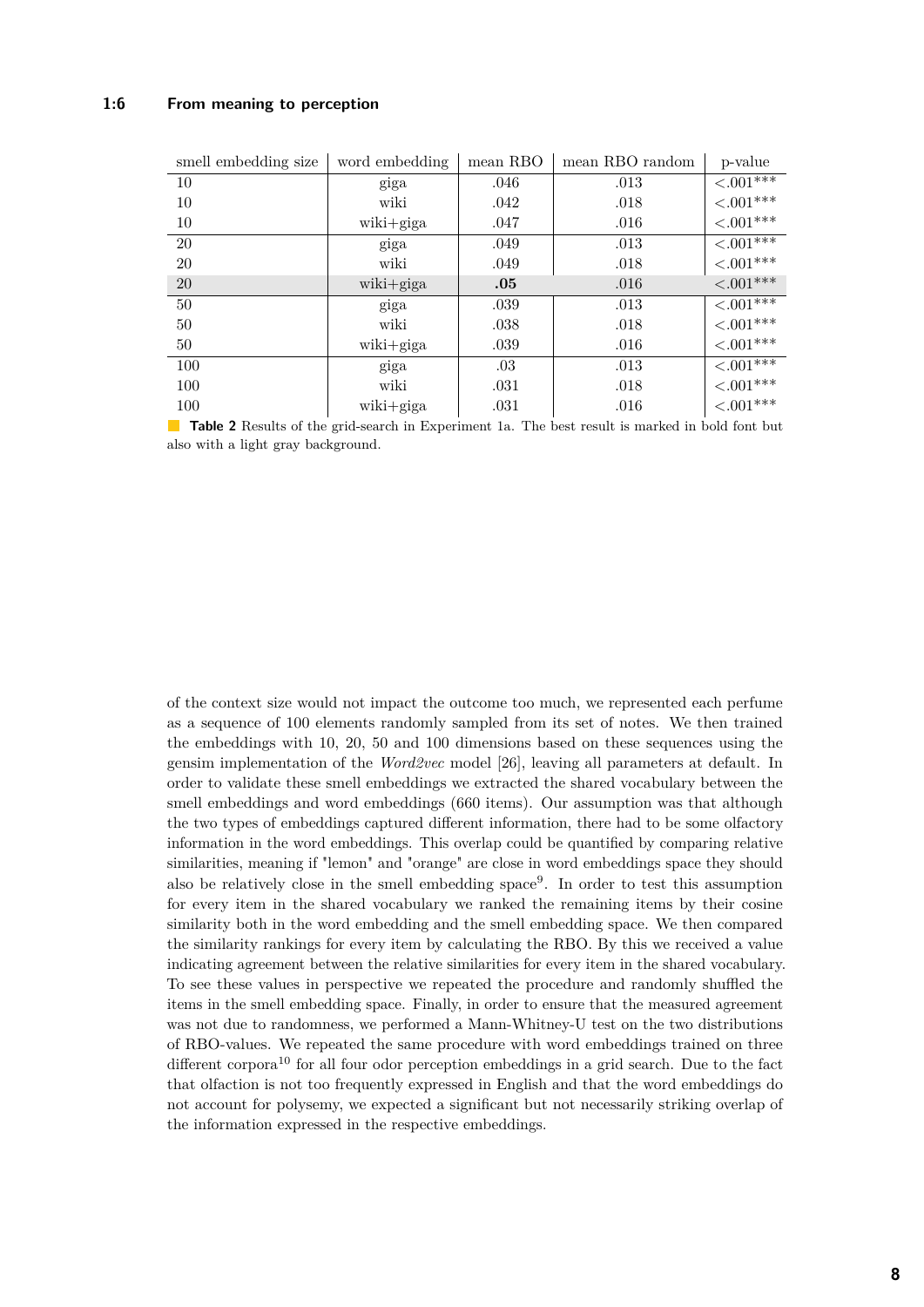| note       | 5 most similar notes                                                             |
|------------|----------------------------------------------------------------------------------|
| musk       | amber, jasmine, sandalwood, bergamot, mandarin                                   |
| bergamot   | lemon, mandarin, jasmine, petitgrain, rosemary                                   |
| sandalwood | jasmine, amber, musk, patchouli, freesia                                         |
| coffee     | roasted cocoa bean, tiramisone, dry ambered cherries, cacao                      |
| lavender   | lavandin, geranium, basil, menthol, rosemary                                     |
| vanilla    | heliotrope, praline, almond blossom, tonka bean, sandalwood                      |
| rosemary   | lavender, bergamot, lemon, oregano, lavander                                     |
| strawberry | balsamic vanilla, cosmopolitan cocktail accord, creamy caramel, raspberry, peach |
| incense    | myrrh, papyrus, noble laurel, black tolu, opponax                                |

**Table 3** The upper row shows the 5 most similar notes to the 3 most frequent one. The lower row shows the 5 most smilar notes to several selected ones.

## **Results**

The results of the grid-search are shown in Table [2.](#page-5-0) Although the mean RBOs are quite low, the RBOs are in all configurations significantly different from the randomized ones. The highest mean RBO was obtained by the smell embeddings of size 20 and the word embeddings from the wiki+giga corpus.

Leveraging one of the known properties of *Word2vec*, we took a closer look at some of the similarities between the smell embeddings. Table 3 shows some notes with their respective 5 most similar ones. The upper part of the table shows the three most common notes. There are two things that can be observed here: Firstly, among the three most common and their respective most similar notes, there seems to be a notable overlap. However, frequency does not seem to be the only factor involved, since the rankings seem to reflect semantic properties. *Musk* and *amber* are both considered animalic smells<sup>[11](#page-6-2)</sup>. Interestingly, *jasmine*, commonly considered a floral scent, is also said to have musky qualities<sup>[12](#page-6-3)</sup>. This effect shows even more in the case of *bergamot*. Here, the three out of 5 most similar notes(*lemon*, *mandarin* and *petitgrain*) are citric as well. There might also exist subtle perceptual similarities with the notes *jasmine* or *rosemary*. But again, a frequency effect seems rather obvious. Looking at the lower part of the table, one can find several examples that make intuitive sense, *lavender* or *rosemary* being quite impressive examples, the latter even capturing the different spelling of *lavander*. Let us look at the examples of *coffee* and *incense*: In the case of *coffee*, the similarities to *roasted cocoa bean* and *cacao* are quite straight forward. Less straightforward but nonetheless fitting is the similarity to the synthetic note *tiramisone*, which has a chocolate-like character <sup>[13](#page-6-4)</sup>. For *incense* we can see quite intuitive similarities to *myrrh* and *opponax*[14](#page-6-5), also known as *sweet myrrh*, as well as to other spicy or woody notes like *papyrus*, *noble laurel* and *black tolu*.

<span id="page-6-0"></span><sup>9</sup> Another way of conceptualizing this is to think about the pretrained word embeddings capturing general language as opposed to the smell embeddings capturing exclusively olfactory language. With olfactory content also being present in general language (even if limited), there should be an intersection of the two.

<span id="page-6-1"></span> $^{10}\,$  We used the unlemmatized continous skip-gram embeddings trained on English Wikipedia, Gigaword and Wikipedia+gigaword publicly available on <http://vectors.nlpl.eu/repository/>.

<span id="page-6-2"></span><sup>11</sup> https://www.fragrantica.com/notes/

<span id="page-6-3"></span><sup>12</sup> https://perfumesociety.org/ingredients-post/jasmine-2/

<span id="page-6-4"></span><sup>13</sup> https://www.premiumbeautynews.com/en/symrise-is-enhancing-its-fragrance,13817

<span id="page-6-5"></span> $14$  Google reveals that the actual spelling should most likely be "opoponax"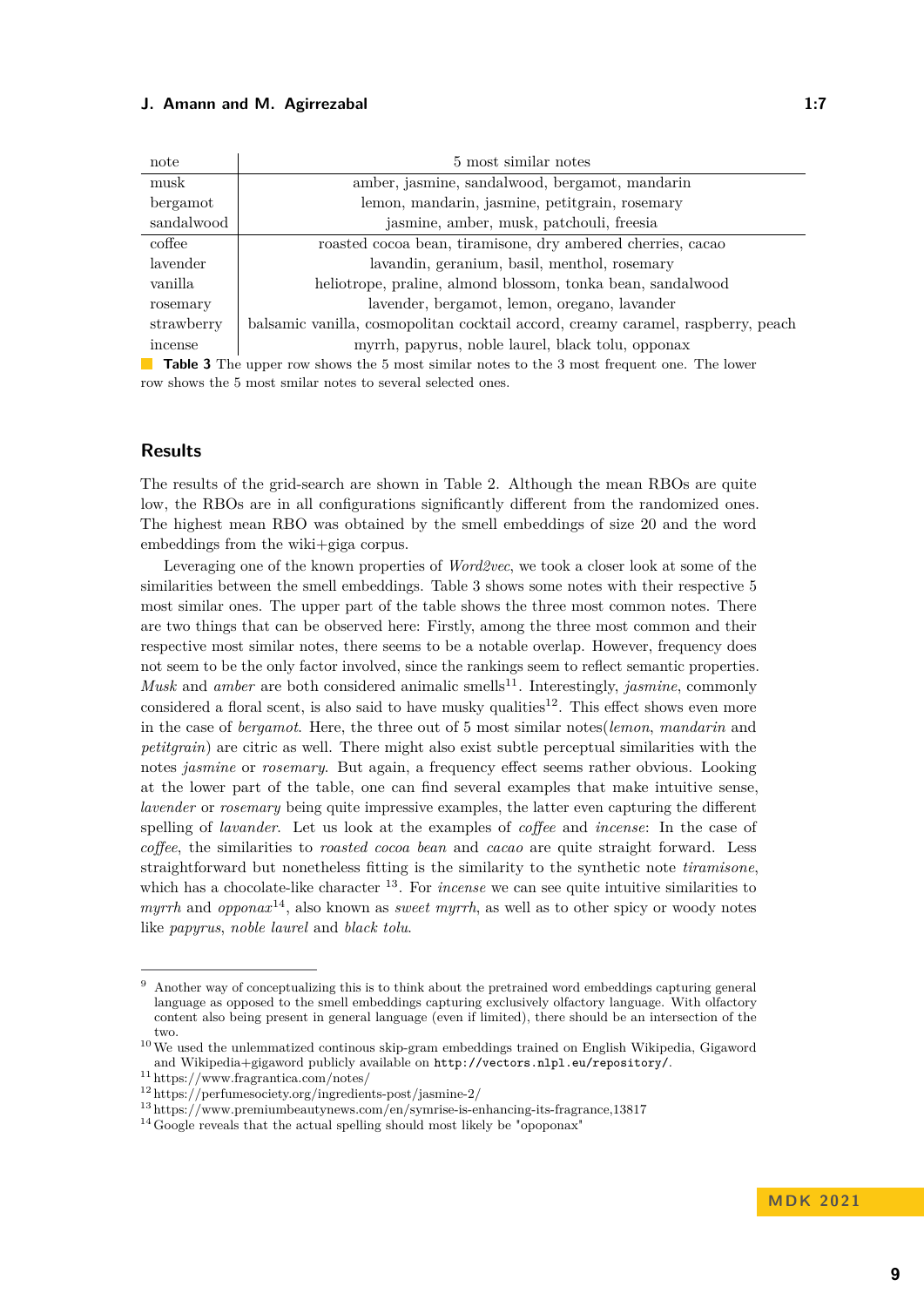<span id="page-7-3"></span>

**Figure 1** These two figures represent the average variance of the distance between the centroid of a perfume and its notes.

# **6.2 Experiment 1b**

In order to add a second step to our systematic evaluation of the smell embeddings, we tested our assumption that the amount of agreement between the relative similarities should be correlated with how strongly a word is associated with olfaction. In a conceptually similar approach to [\[11\]](#page-12-5), we quantified the olfactory association of a word by computing its cosine similarity with the average vector of several olfaction-related words, such as "smell" or "odor"[15](#page-7-0). We then computed Spearman's rank correlation coefficient for the RBO-values and our values for olfactory association.

## **Results**

Even though the Spearman's correlation coefficient is rather small, it does not seem to be result of a random process, based on the p-value obtained  $(r = 0.16$  and  $p < .001)$ . These results show that there is indeed a positive correlation between the RBOs and the olfactory association.

# **6.3 Experiment 2**

The goal of this experiment was to assess if the smell embeddings can be used in order to investigate the formal aesthetics of perfumes. Inspired by [\[3\]](#page-12-17) we made the following assumption: The notes of pleasant perfumes spread across the embedding spaces in specific ways, following some kind of order. While there exists a multitude of possible geometrical properties this assumption could manifest itself in, for the sake of keeping it simple, we hypothesized that in a pleasant perfume the individual notes are spread rather evenly around their centroid.

In order to check whether this hypothesis is true, we calculated the centroid of each  $perfume^{16}$  $perfume^{16}$  $perfume^{16}$ , and then, the euclidean distance of each of the notes to the centroid. We then saved the variance for each perfume, as a measure of such variation. Besides, we generated a number of random perfumes $^{17}$  $^{17}$  $^{17}$  and we did the same with their variances.

<span id="page-7-0"></span> $^{15}\mathrm{The}$  full list will be made available on GitHub

<span id="page-7-1"></span><sup>&</sup>lt;sup>16</sup> Similarly to [\[22\]](#page-12-18) we these perfumes as being pleasant and of aesthetic value based on the fact they appear on this website.

<span id="page-7-2"></span> $17\text{ We made sure that the number of notes in these random performs was similar to the actual performs,}$ and also that the random notes were drawn from the same distribution as the real perfumes.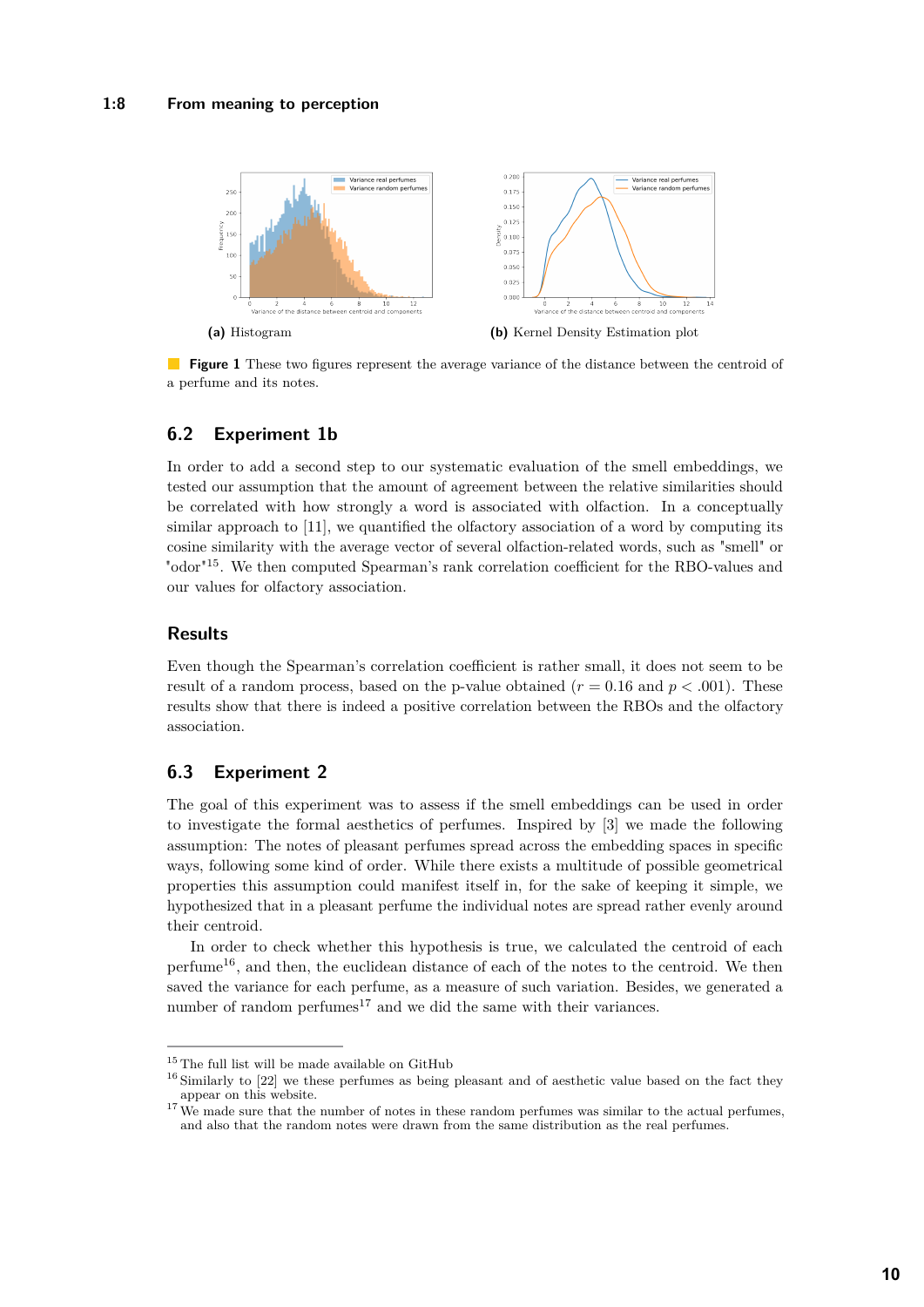## **Results**

Figure [1](#page-7-3) shows a histogram and a Kernel Density Estimation plot to visualize the differences of the variances between real perfumes and randomly generated perfumes. We can see that there are some differences, and the difference in means is significant according to a Mann-Whitney-U Test  $(p < 0.0001)$ . But, as it can be seen in both plots from Figure [1,](#page-7-3) the overlapping area between the two cases is quite large.

# **7 Discussion**

In this section, we discuss the performed experiments and their results followed by an additional tentative experiment, where we explore the possibility of mappings from the word embedding space to the smell embedding space. In experiment 1a, in general, we observed that the odor perception embeddings contain some information about smell. We evaluated this by calculating the Rank Biased Overlap (RBO) for each word in the shared vocabulary, effectively measuring the similarity between two rankings. One ranking was the one with the closest words from the smell embeddings (perfume) and the other ranking came from word embeddings (language). When comparing these RBOs with the ones obtained between smell embeddings and randomly shuffled word embeddings, we observed that there is a small but significant difference between the RBOs. This suggests, then, that there is an amount of shared information between the embedding spaces. However, the shared information seems to be rather limited which can be explained by the fact that general English does not express a large amount of olfactory information or the polysemy of the word embeddings (e.g. "orange" can be both a color and a smell, which probably increases the difference between "lemon" and "orange" in word embedding space).

Furthermore, these embeddings do not only seem to encode intuitive and established information, e.g. that *lavender* and *lavandin* are similar, but they also seem to capture subtle information, or information that may not be available at a first glance. For example, we found that *musk* and *jasmine* are relatively similar. While there are sources highlighting the "muskyness" of *jasmine*, this characteristic is not reflected in traditional odor classification schemes. However, when looking at the ranking based on closest words, we noticed a trend: The most similar notes also seem to be the most frequent ones in a number of cases. We still need to analyze the effect of frequency in the embeddings, and we may need to account for that effect. A weighting scheme, similar to TF-IDF<sup>[18](#page-8-0)</sup> could be applied as a possibility.

Concerning experiment 1b, the positive correlation between the RBOs and olfactory association indicates a tendency that the agreement between the spatial relationships between word embeddings and smell embeddings grows with the amount of olfactory information in a word embedding. This seems to support our assumption that at least a part of the little agreement can be explained by the general lack of olfactory information in English.

The goal of Experiment 2 was to get a first insight in whether the smell embeddings can potentially be used in order to model perfume aesthetics. Our results show a tendency that the notes of real perfumes are more evenly distributed around their centroid compared to randomly sampled perfumes. Although significant, the difference of the two groups was rather small, indicating that our measure only explains a small fraction of what makes perfumes pleasant. In general, these results encourage further research and analysis.

**MD K 2 0 2 1**

<span id="page-8-0"></span><sup>18</sup> Term-Frequency - Inverse Document Frequency.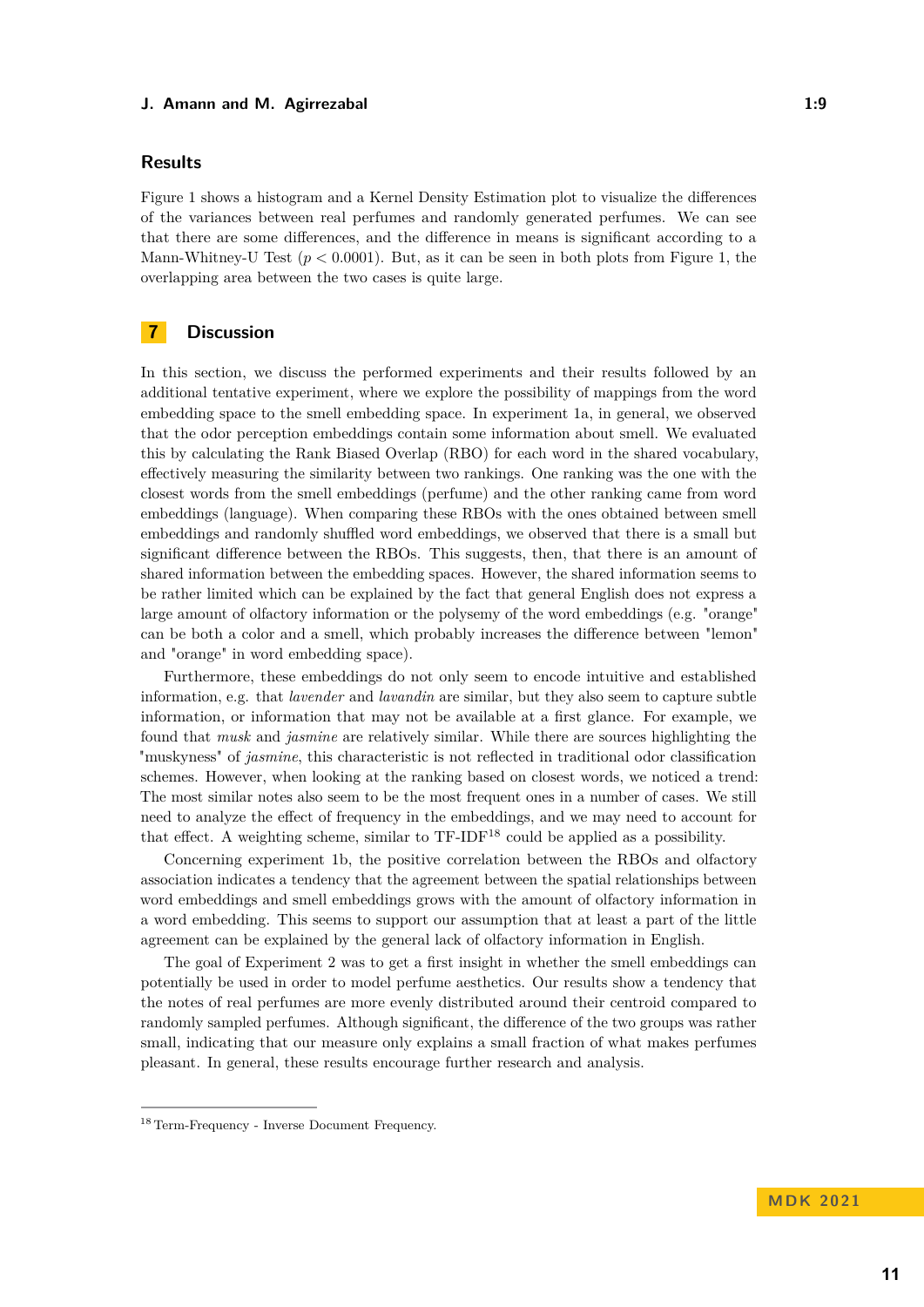#### **1:10 From meaning to perception**

## **Further exploration**

After training different smell embedding models and evaluating them with Rank Biased Overlap, we decided to conduct another experiment. We tried to find a relation between the smell embedding space and the word embedding space. The final goal of this was to check whether we can find a sufficiently good mapping between two vectorial spaces and, if we could find one, whether we would be able to associate any word from a given language with a possible smell. This could potentially contribute to our understanding of how we associate words with smell.

For this experiment, the idea was to train a model that would receive an embedding table as input and tasking it with predicting the representations of each of those instances, but in the target space. We used the shared vocabulary of those two spaces as training data and we trained several regression models, specifically three different types of regression models: Linear Regression, Multilayer Perceptron Regressor and K-Nearest Neighbors Regressor<sup>[19](#page-9-0)</sup>. We could have trained more types of regression models, but we decided to choose these because of the simplicity and in some cases, because of the ease of interpretation. For all these mapping experiments, we reduced the dimensionality of the word embeddings, from 300 dimensions to 20 dimensions, the same size of the odor perception embeddings. We used Principal Component Analysis (PCA) for this. The main reason behind this reduction was computational efficiency, as the number of learned parameters in the regressors would be significantly smaller. We validated these models using 5-Fold Cross-Validation. The obtained Mean-Squared Error (MSE) for each model can be found in table [4.](#page-10-0) In addition, we also included a dummy regressor that constantly returns the mean value of the output, as a very simple baseline.

We obtained the best results with the MLP regressor model, but considering that Linear Regressor was relatively close, we decided to use the Linear Regressor for the final experiments. The main reason for choosing this model is the simplicity of the model, as it only performs a linear transformation to the input space, without further non-linearities, as it happens with the MLP regressor model. It has to be noted here that the MLP regressor and the linear regressor perfomed only marginally better than the dummy regressor. A possible reason for this might be that these mappings are, if existent in the fist place, too complex for the chosen regression models. Alternatively, this might also be due to the fact the models are not sufficiently optimized, as this was beyond the scope of this experiment, or it might be a consequence of the dimensionality reduction.

In order to get some insight in how the linear regressor translates out-of-vocabulary words with no a priori associated smell, we showed the five most and least similar notes to some example words in Table [5](#page-10-1) together with some words that were part of the training set. As an additional reference, we also provide the most similar and least similar words according to the mappings estimated by the dummy regressor<sup>[20](#page-9-1)</sup>: "cypresses, balsa, currants, peppercorns, talcum" were the most similar notes and "carob, sake, sex, mamey, bean" were the least similar for all cases. Admittedly, it seems hard to detect some general patters of how semantic qualities of the words are translated into smell, but looking at words such as "seduction" which produces a smell similar to *pheromone* or "fish", which is translated to the smell *kelp* (a seaweed), one gets the impression that there might be some semantic qualities that are captured by the mappings and translated in a way that makes intuitive

<span id="page-9-0"></span> $19$  We use the scikit-learn [\[25\]](#page-13-9) implementation of these models with the default parameters.

<span id="page-9-1"></span><sup>&</sup>lt;sup>20</sup> As this baseline always returns the same value (mean), the most similar and least similar words are always the same for any input word.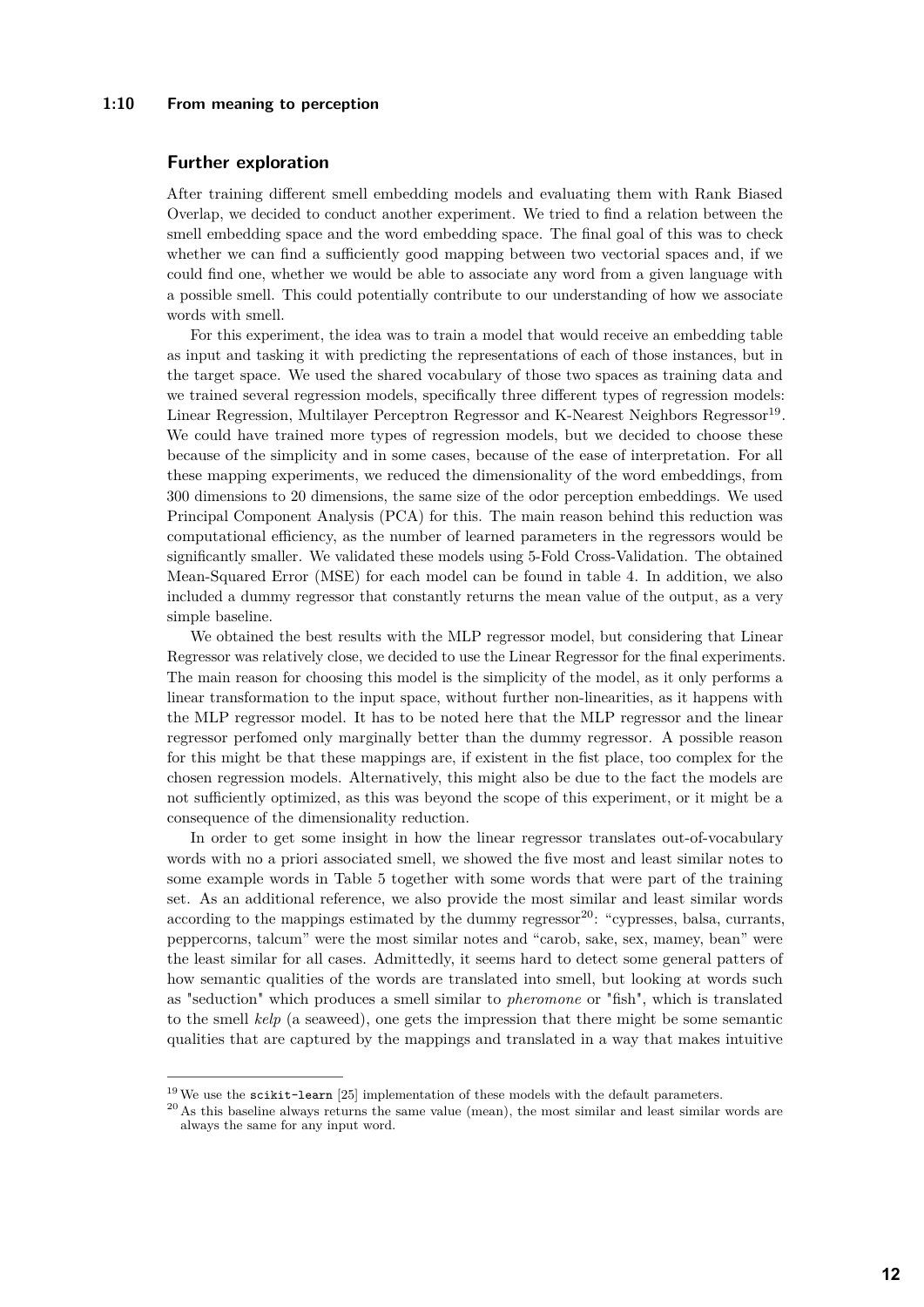#### **J. Amann and M. Agirrezabal 1:11** and 1:11

<span id="page-10-0"></span>

|   |                  |                  |                  | Linear Regression MLP Regression K-NN Regression Dummy Regression |
|---|------------------|------------------|------------------|-------------------------------------------------------------------|
| μ | 1.6473<br>0.1383 | 1.6203<br>0.1372 | 2.0472<br>0.1895 | 1.7846<br>0.1560                                                  |
|   |                  |                  |                  |                                                                   |

**Table 4** Mean-Squared Error of different regression models in mapping from a source space (word embedding space) to a target space (smell embeddings space). The mean  $(\mu)$  and standard deviation  $(\sigma)$  were calculated from the 5-Fold Cross-Validation results.

<span id="page-10-1"></span>

|                                                                                                                         | 5 most similar notes                                                                                                                                                                                                                                                                                                                                                                                                                             | 5 least similar notes                                                                                                                                                                                                                                                                                                                                                                                                                                                               |
|-------------------------------------------------------------------------------------------------------------------------|--------------------------------------------------------------------------------------------------------------------------------------------------------------------------------------------------------------------------------------------------------------------------------------------------------------------------------------------------------------------------------------------------------------------------------------------------|-------------------------------------------------------------------------------------------------------------------------------------------------------------------------------------------------------------------------------------------------------------------------------------------------------------------------------------------------------------------------------------------------------------------------------------------------------------------------------------|
| word                                                                                                                    |                                                                                                                                                                                                                                                                                                                                                                                                                                                  |                                                                                                                                                                                                                                                                                                                                                                                                                                                                                     |
| moon<br>church<br>rotten<br>seduction<br>$grass*$<br>night<br>wood <sup>*</sup><br>male<br>female<br>sweat <sup>*</sup> | cola, birch, raspberry, strawberry, sunflowers<br>butter, earth, mugwort, stone, water<br>rubber, firewood, fireplace, fossils, cigar<br>lys, leaf, gorse, broomstick, pheromone<br>grass, rain, bulrush, thistle, blueberry<br>sedum, papyrus, mesquite, sugar, honeycomb<br>wood, smoke, earth, fur, flowers<br>scotch, kayak, ember, cigars, talc<br>heather, ember, turpentine, scotch, cypress<br>saltwater, dust, chlorophyll, stalk, mist | sulphur, buttercream, turf, fresh, lacquer<br>grapefruit, sake, oleander, kumquat, cashmere<br>orchid, lemon, jasmine, bergamot, mandarin<br>cinnamon, chocolate, fenugreek, coffee, carob<br>sesame, mulberry, prune, elderberry, carob<br>margarita, cassis, peonies, ozone, narcissus<br>eucalyptus, peonies, carob, sake, sandstone<br>clover, aniseed, liquorice, rhubarb, acacia<br>rhubarb, pansy, aniseed, barley, liquorice<br>benzoin, cacao, verbena, cinnamon, mandarin |
| sky<br>cod                                                                                                              | foliage, port, parchment, lemonade, spirits<br>kirsch, algae, must, essence, pinewood                                                                                                                                                                                                                                                                                                                                                            | rosewood, turf, mace, sulphur, ivy<br>champagne, cassia, cherry, carob, plum                                                                                                                                                                                                                                                                                                                                                                                                        |
| fish                                                                                                                    | kelp, wheat, minerals, pandanus, peel                                                                                                                                                                                                                                                                                                                                                                                                            | cranberry, cinnamon, carob, papyrus, pimento                                                                                                                                                                                                                                                                                                                                                                                                                                        |

**Table 5** The 5 most similar and least similar notes to some selected words. The asterisk indicates that a word as pat of the training set.

sense. However, in general the results seem rather random. This might due to previously mentioned factors such as a potential non-linear relationship between the two embedding spaces, an insufficiently trained model or the reduced dimensions of the the input data. On top of this, polysemy in the word embeddings might add further complexity, e.g. "church" as organization vs. "church" as a building. Especially concerning the latter, it might also be worth thinking about the word-smell pairs used for training, whose relationship is mostly source-based. Yet, most of us would probably associate "church" with *incense* as opposed to *stone*. Since this was only a tentative experiment, we did not investigate these issues any further, but aim to address them in future works.

## **8 Conclusion and Future Work**

In this work, we used *Word2vec* as a method for creating meaningful perfume note representations. We tested the quality of those embeddings by following a rank based metric (Rank Biased Overlap). Besides, experiment 1b suggests that the words with a higher RBO, or higher agreement in the ranking between note and word embedding spaces, are somehow more related to olfaction. Looking at the embeddings of particular notes, we discovered that they contain meaningful similarities to other notes that seem to capture both salient and more subtle similarities. Since these similarities sometimes transcend traditional categories, we believe that the embeddings presented in this paper could potentially contribute to new ways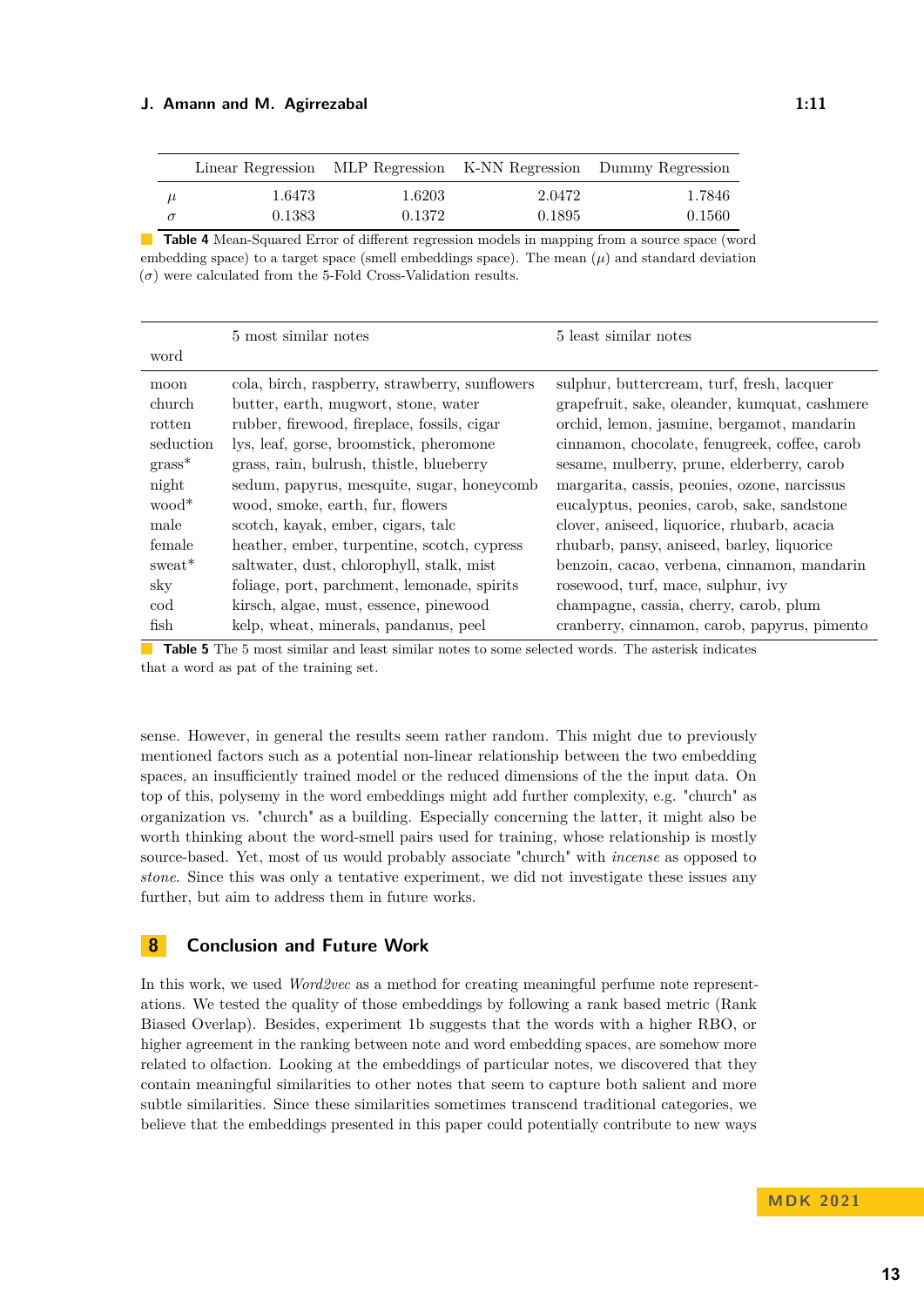### **1:12 From meaning to perception**

of odor categorization. Furthermore, our findings suggest that, in relation to distributional semantics, aesthetics in data with complex structures might be an equivalent concept to semantics in language.

Additionally, we have performed an initial experiment in order to evaluate the potential use of our embeddings for modelling the pleasantness of a perfume. Our results suggest a tendency that the notes of real perfumes are more evenly distributed around their centroid compared to randomly sampled perfumes, but we believe this needs further analysis as the difference is relatively small. Since our results were nonetheless significant, we cautiously read them as encouragement for further exploration of geometric properties of perfumes in our embedding space in relation to their pleasantness.

To conclude, we explored the use of regression models for creating linear mappings between embedding spaces. This way, given a word in the English language, we can propose a perfume note based on this mapping. However, this approach needs further improvement.

In this work we did not associate each perfume with a specific gender, and we therefore considered all the perfumes' population as a whole. It would be very interesting to analyze the perfumes considering their gender association. Furthermore, it would also be relevant to investigate the grammatical gender of the odor descriptors, as done previously by Speed and others [\[29\]](#page-13-10). In order to do this, however, we would have to analyze the odor descriptors and their embeddings in languages other than English, in which words have an associated gender, such as German, Spanish, French, and so on.

With regards to preprocessing, there is considerable room for improvement: Applying lemmatization to all words might provide to be useful. Additionally, we are planning on investigating the importance of the choice of hyperparameters of the word2vec algorithm in this setting, most notably the model architecture (CBOW vs. skip gram) and the size of the context window.

Furthermore, another possibility to improve our representations could be to include molecule information to these smell embeddings. In order to do so, we need a mapping between notes and molecules.

With regards to the linear mapping experiments, we believe that using more advanced mapping algorithms could make our results better and also that we would be able to provide more accurate odors for other non-odor related words. A possibility could be to follow the work on Unsupervised Machine Translation [\[1,](#page-11-0) [16\]](#page-12-19) and also Bilingual Lexical Induction [\[2\]](#page-11-1). In relation to this, we would like to have a proper and robust way for evaluating these mappings, besides qualitative and intuitive evaluations.

Last but not least, we want to continue trying to match different perception and language spaces. We have analyzed and mapped the spaces related to language and olfaction. Our intention is to do similar experiments with other sensory modalities, such as vision, taste or hearing.

#### **References**

- <span id="page-11-0"></span>**1** Mikel Artetxe, Gorka Labaka, and Eneko Agirre. Unsupervised statistical machine translation. In Proceedings of the 2018 Conference on Empirical Methods in Natural Language Processing, pages 3632–3642, Brussels, Belgium, October-November 2018. Association for Computational Linguistics. URL: <https://www.aclweb.org/anthology/D18-1399>, [doi:](https://doi.org/10.18653/v1/D18-1399) [10.18653/v1/D18-1399](https://doi.org/10.18653/v1/D18-1399).
- <span id="page-11-1"></span>**2** Mikel Artetxe, Gorka Labaka, and Eneko Agirre. Bilingual lexicon induction through unsupervised machine translation. In Proceedings of the 57th Annual Meeting of the Association for Computational Linguistics, pages 5002–5007, 2019.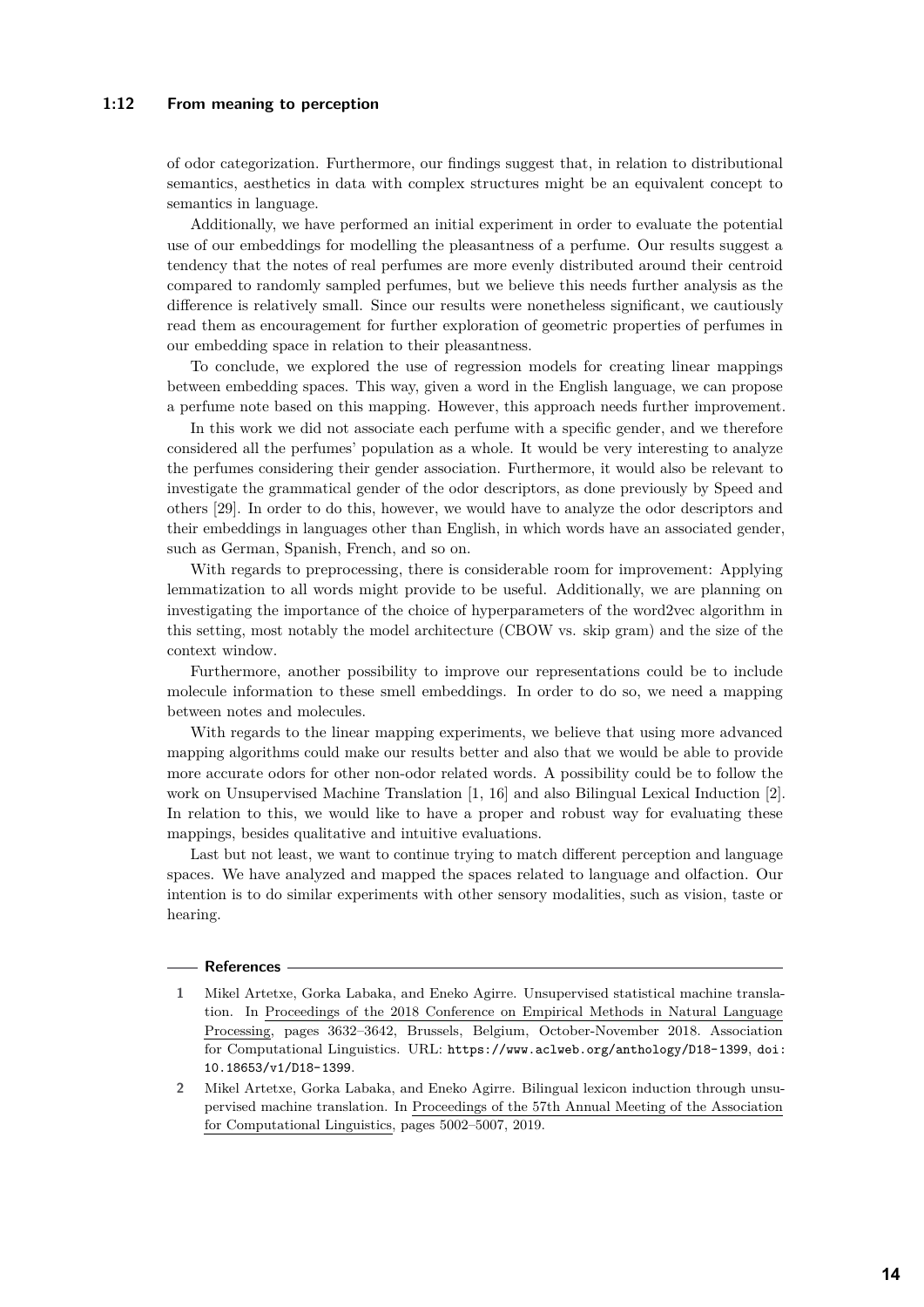- <span id="page-12-17"></span>**3** George David Birkhoff. Aesthetic measure. Harvard University Press, 2013.
- <span id="page-12-13"></span>**4** Piotr Bojanowski, Edouard Grave, Armand Joulin, and Tomas Mikolov. Enriching word vectors with subword information. Transactions of the Association for Computational Linguistics, 5:135–146, 2017.
- <span id="page-12-1"></span>**5** Maurice Chastrette, Allal Elmouaffek, and Philippe Sauvegrain. A multidimensional statistical study of similarities between 74 notes used in perfumery. Chemical Senses, 13(2):295–305, 1988.
- <span id="page-12-11"></span>**6** A. Dravnieks. Atlas of Odor Character Profiles, volume 61. American Society for Testing; Materials, Philadelphia, PA, 1985.
- <span id="page-12-14"></span>**7** Richard Goodwin, Joana Maria, Payel Das, Raya Horesh, Richard Segal, Jing Fu, and Christian Harris. Ai for fragrance design. In Proceedings of the machine learning for creativity and design workshop at NIPS, 2017.
- <span id="page-12-6"></span>**8** E Darío Gutiérrez, Amit Dhurandhar, Andreas Keller, Pablo Meyer, and Guillermo A Cecchi. Predicting natural language descriptions of mono-molecular odorants. Nature communications, 9(1):1–12, 2018.
- <span id="page-12-0"></span>**9** Rachel S Herz. 17 perfume. Neurobiology of Sensation and Reward, page 371, 2011.
- <span id="page-12-7"></span>**10** Thomas Hörberg, Maria Larsson, and Jonas Olofsson. Mapping the semantic organization of the english odor vocabulary using natural language data. 2020.
- <span id="page-12-5"></span>**11** Georgios Iatropoulos, Pawel Herman, Anders Lansner, Jussi Karlgren, Maria Larsson, and Jonas K. Olofsson. The language of smell: Connecting linguistic and psychophysical properties of odor descriptors. Cognition, 178:37–49, 2018. URL: [https://www.](https://www.sciencedirect.com/science/article/pii/S0010027718301276) [sciencedirect.com/science/article/pii/S0010027718301276](https://www.sciencedirect.com/science/article/pii/S0010027718301276), [doi:https://doi.org/10.](https://doi.org/https://doi.org/10.1016/j.cognition.2018.05.007) [1016/j.cognition.2018.05.007](https://doi.org/https://doi.org/10.1016/j.cognition.2018.05.007).
- <span id="page-12-15"></span>**12** D. Jurafsky and J.H. Martin. Speech and Language Processing An Introduction to Natural Language Processing, Computational Linguistics, and Speech Recognition. 2019.
- <span id="page-12-8"></span>**13** Andreas Keller, Richard C. Gerkin, Yuanfang Guan, Amit Dhurandhar, Gabor Turu, Bence Szalai, Joel D. Mainland, Yusuke Ihara, Chung Wen Yu, Russ Wolfinger, Celine Vens, leander schietgat, Kurt De Grave, Raquel Norel, Gustavo Stolovitzky, Guillermo A. Cecchi, Leslie B. Vosshall, and Pablo Meyer. Predicting human olfactory perception from chemical features of odor molecules. Science, 355(6327):820–826, 2017. URL: [https://science.sciencemag.](https://science.sciencemag.org/content/355/6327/820) [org/content/355/6327/820](https://science.sciencemag.org/content/355/6327/820), [arXiv:https://science.sciencemag.org/content/355/6327/](http://arxiv.org/abs/https://science.sciencemag.org/content/355/6327/820.full.pdf) [820.full.pdf](http://arxiv.org/abs/https://science.sciencemag.org/content/355/6327/820.full.pdf), [doi:10.1126/science.aal2014](https://doi.org/10.1126/science.aal2014).
- <span id="page-12-9"></span>**14** Andreas Keller and Leslie B Vosshall. Olfactory perception of chemically diverse molecules. BMC neuroscience, 17(1):1–17, 2016.
- <span id="page-12-10"></span>**15** Rehan M Khan, Chung-Hay Luk, Adeen Flinker, Amit Aggarwal, Hadas Lapid, Rafi Haddad, and Noam Sobel. Predicting odor pleasantness from odorant structure: pleasantness as a reflection of the physical world. Journal of Neuroscience, 27(37):10015–10023, 2007.
- <span id="page-12-19"></span>**16** Guillaume Lample, Alexis Conneau, Ludovic Denoyer, and Marc'Aurelio Ranzato. Unsupervised machine translation using monolingual corpora only. In International Conference on Learning Representations, 2018.
- <span id="page-12-4"></span>**17** Asifa Majid. Human olfaction at the intersection of language, culture, and biology. Trends in Cognitive Sciences, 2020.
- <span id="page-12-3"></span>**18** Asifa Majid and Niclas Burenhult. Odors are expressible in language, as long as you speak the right language. Cognition, 130(2):266–270, 2014.
- <span id="page-12-2"></span>**19** Asifa Majid, Seán G Roberts, Ludy Cilissen, Karen Emmorey, Brenda Nicodemus, Lucinda O'grady, Bencie Woll, Barbara LeLan, Hilário De Sousa, Brian L Cansler, et al. Differential coding of perception in the world's languages. Proceedings of the National Academy of Sciences, 115(45):11369–11376, 2018.
- <span id="page-12-16"></span>**20** T. Mikolov, K. Chen, G. Corrado, and J. Dean. Efficient estimation of word representations.
- <span id="page-12-12"></span>**21** T. Mikolov, I. Sutskever, K. Chen, G. Corrado, and J. Dean. Distributed representations of.
- <span id="page-12-18"></span>**22** Richard G Morris, Scott H Burton, Paul Bodily, and Dan Ventura. Soup over bean of pure joy: Culinary ruminations of an artificial chef. In ICCC, pages 119–125, 2012.